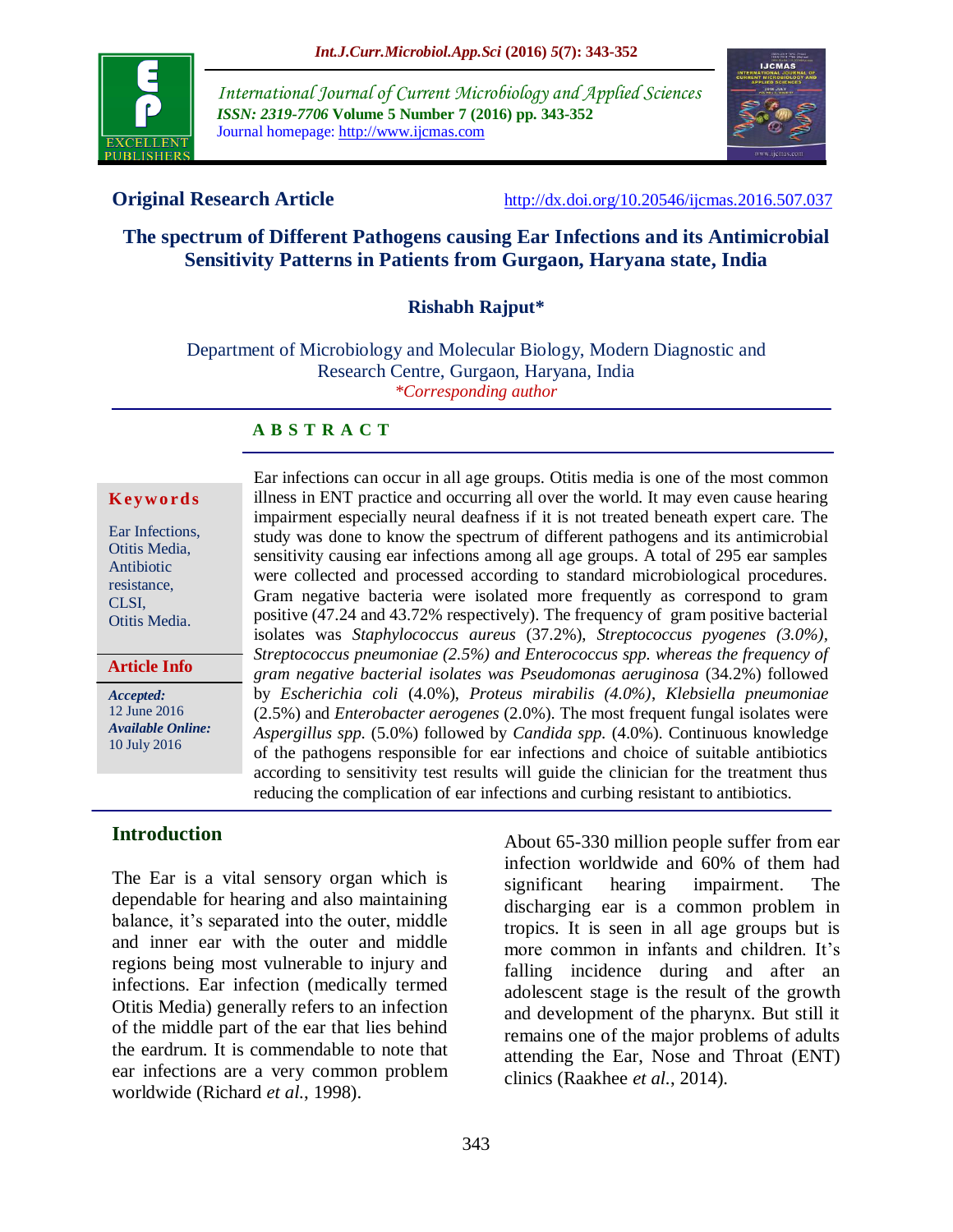Chronic Suppurative Otitis Media (CSOM) is chronic inflammation of the middle ear, which affects the tympanic membrane, middle ear mucosa and other middle ear structures. Clinically, CSOM presents with ear discharge and conductive deafness (Iqbal *et al.*, 2009).

CSOM is the one of the most frequent problems related to ear in developing and developed nations if left untreated causing more severe loss of hearing. It is characterized by persistent otorrhea for more than 6-12 weeks, through the perforated tympanic membrane, usually resulting from earlier acute infection (Kristo *et al.*, 2011).

The infection is due to the ear cleft, resultant in ear discharge (Srivastava *et al.*, 2011). The WHO defines CSOM as 'otorrhea through a perforated tympanic membrane present for at least two weeks (WHO, 1986).

Most commonly isolated aerobic bacteria in ear infections are *Staphylococcus aureus*, *Streptococcus pyogenes*, *Pseudomonas aeruginosa*, *Escherichia coli*, *Proteus spp*., *Klebsiella spp*.

Fungal infection of the middle ear and external auditory meatus are common as fungi thrive well in moist pus and mostly isolated fungi are *Aspergillus species* and *Candida species*. But the type of organism isolated varies between the geographical area and other factors (Srivastava *et al.*, 2011). CSOM is a global problem and affects all ages but common in children younger than 7 years due to horizontal, wider and short Eustachian tube (Haraldsson *et al.*, 2004). The normally occurring symptoms are ear discharge, deafness, itching, pain and every so often fever. If it is left untreated complications like loss of hearing, post aural swelling and post aural sinus may occur (Oguntibeju, 2003).

CSOM has received considerable attention, not only because of its high incidence and chronicity but also because of issues such as bacterial resistance and ototoxicity with both topical and systemic antibiotics (Haynes, 2011).

Since CSOM is a disease which can cause major morbidity, knowledge of pathogens responsible can assist in the selection of the most appropriate treatment regimen and can reduce complications that may require surgical treatment. This study would be the first study in this area that provides original data about the pathogen antibiotic sensitivity profile which is likely to assist physicians in empirical therapy and setting therapeutic protocols.

# **Materials and Methods**

# **Study Design, period and area**

This prospective study was conducted from discharging ears specimens submitted for aerobic culture and sensitivity during the period of 6 months (November 2015 - April 2016) referred to Department of Microbiology & Molecular Biology at Modern Diagnostic & Research Centre, Gurgaon, Haryana -India.

# **Collection and transport of specimen**

Samples of patients having discharging ear were collected with the help of sterile cotton swab in screw capped polypropylene tubes (Hi-Media) from all age groups using aseptic techniques and transported immediately to the microbiology laboratory.

# **Microscopic Examination (Gram stain)**

The smear was prepared as per standard procedures for gram staining and examined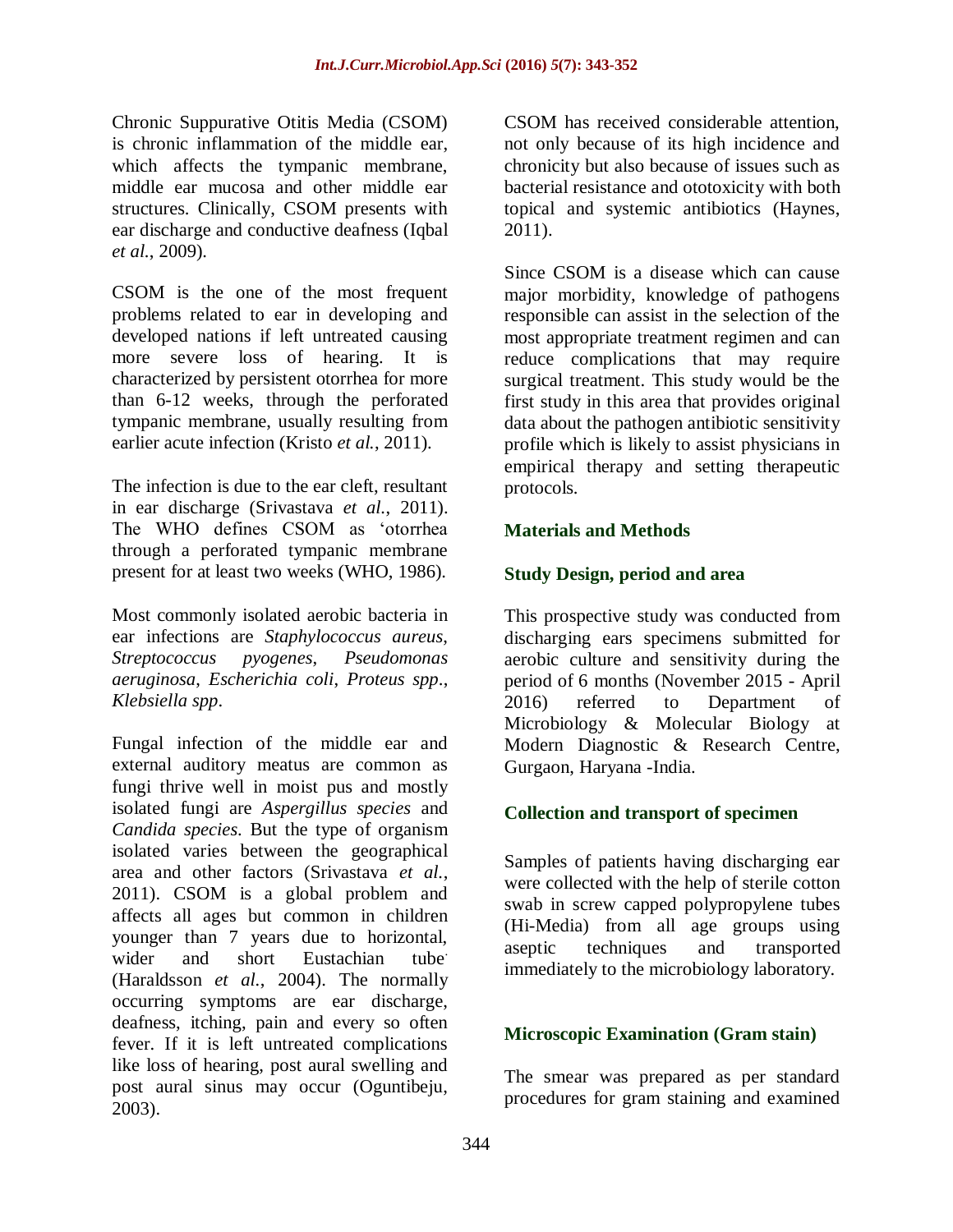for the presence of pus cells, bacteria and/or fungal elements. The result of the gram stain was informed to the ENT specialist within 2 hours of the collection of the swab in the department.

## **Culture and identification**

Ear swabs were cultured on sheep blood agar (Biomerieux) & Mac Conkey agar (Hi-Media) with sterilized nichrome loop. All cases showing growth on culture media after 24 hours of incubation at  $37^{\circ}$ C were identified using colony morphology, gram staining and key biochemical battery of tests with standard procedures.

# **Quality Control**

The bacterial suspension was prepared and was adjusted to a 0.5 McFarland solution (Hi-Media). American Type Culture Collection (ATCC) standard reference strains (*Pseudomonas aeruginosa* ATCC-27853, *Staphylococcus aureus* ATCC 25923, *Escherichia coli* ATCC-25922 were used as a quality control throughout the study for culture and antimicrobial susceptibility testing. Antibiotic and media quality control was performed on receiving of each lot and on a weekly basis. The antibiotic failed in new lot verification process was rejected.

## **Antibiotic Sensitivity testing**

The organism was processed for antibiotic sensitivity testing by using Kirby-Bauer disc diffusion method on Mueller-Hinton agar using selected antibiotics panel according to Clinical and Laboratory Standard Institute (CLSI., 2015).

**Antibiotic sensitivity pattern for bacterial isolates** - Amoxicillin-clavulanate, piperacillin-tazobactam, cefepime, ceftriaxone, cefuroxime, ceftazidime,

cefixime, imipenem, gentamicin, amikacin, tetracycline, ciprofloxacin, levofloxacin, ofloxacin & cotrimoxazole were tested against *Enterobacteriaceae*. piperacillintazobactam, ticarcillin-clavulanate, ceftazidime, cefepime, aztreonam, imipenem, colistin, polymyxin B, gentamicin, amikacin, ciprofloxacin, levofloxacin & ofloxacin were tested against *Pseudomonas aeruginosa*. Penicillin, vancomycin (E-Test), teicoplanin, gentamicin, amikacin, erythromycin, clindamycin, tetracycline, ciprofloxacin, levofloxacin, ofloxacin, cotrimoxazole, chloramphenicol, linezolid & cefoxitin were tested against *Staphylococcus spp*. Ampicillin, penicillin, ofloxacin, vancomycin, teicoplanin, erythromycin, tetracycline, ciprofloxacin, levofloxacin, chloramphenicol, linezolid & high-level gentamicin were tested against *Enterococcus spp*. Penicillin, vancomycin, erythromycin, azithromycin, tetracycline, levofloxacin, ofloxacin, cotrimoxazole, chloramphenicol, clindamycin & linezolid were tested against *Streptococcus pneumoniae*. Penicillin, Ampicillin, cefepime, ceftriaxone, vancomycin, erythromycin, azithromycin, tetracycline, levofloxacin, ofloxacin, chloramphenicol, clindamycin and linezolid were tested against *Streptococcus pyogenes*. Antifungal sensitivity was not included in the study.

# **Results and Discussion**

In this study, a total of 295 patients having ear discharge & suspected of otitis media were included in this study. Of them, 160 (54.2%) were males and 135 (45.8%) were female patients with the ratio of 1.19:1. Overall, 194 (65.8%) of patients with ear infection had culture positive. The proportion of ear infection with positive culture was 110 (56.70%) in males & 84 (43.30 %) in females with the ratio of 1.31:1. (Table 1)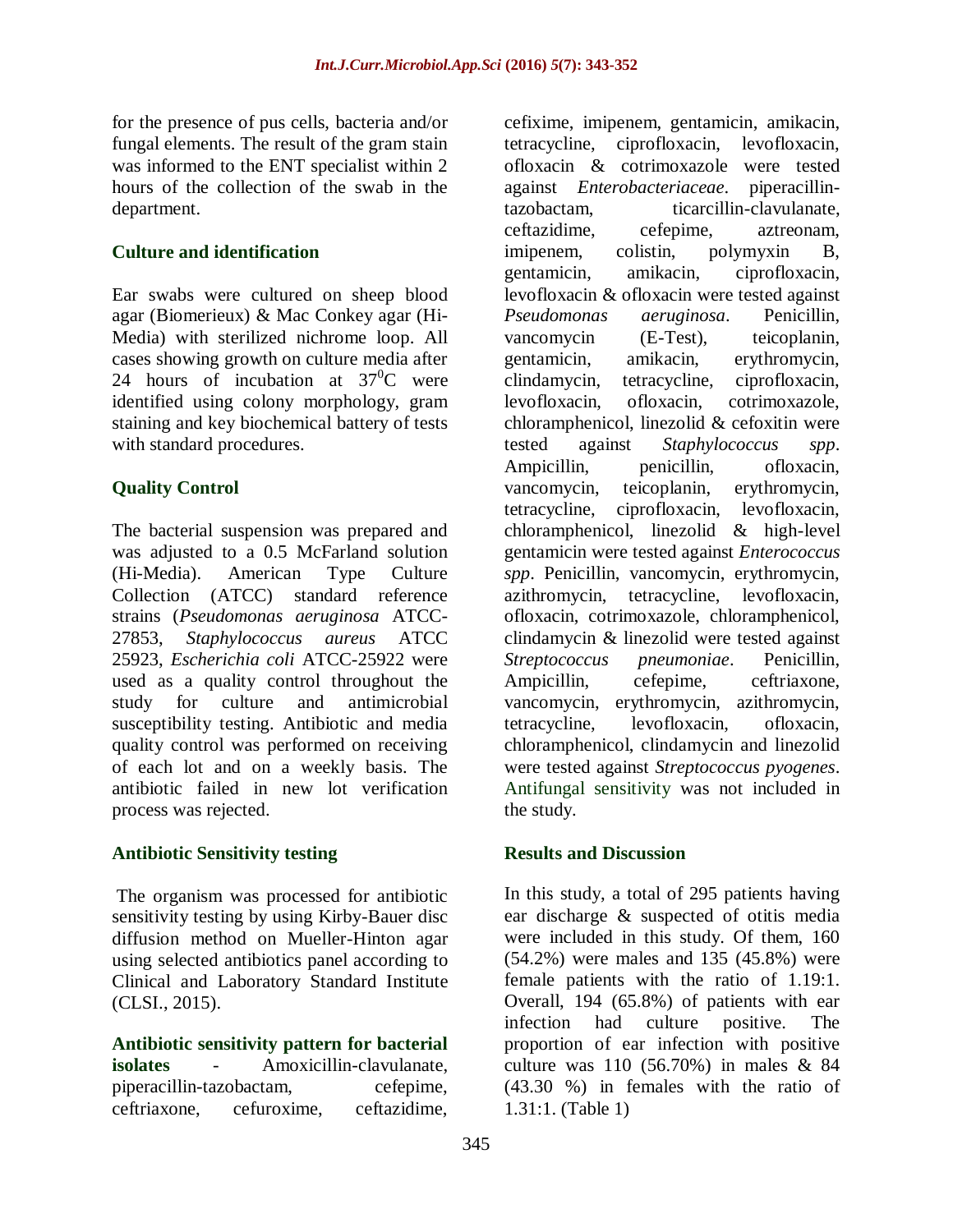The majority of the patients who had ear discharge were between <10 years of age. This was followed by the age group between 21-30, 11-20, 31-40, 41-50 and >50. Of them, the patients who had an ear infection with the positive culture were from age group was 31-40, 41-50, <10, 21-30, >50, 11-20. (Table 2).

Out of 194 patients, there were 199 isolates. One eighty-nine patients (64.1 %) had an infection from the single organism, five patients (1.7%) had an infection with two organisms and remaining one hundred one (34.2%) had a sterile culture with no organisms isolated. (Table 3).

Of 199 isolates, 181 (92.0%) were bacteria and 18 (9.0 %) were fungal isolates. Gram negative bacteria were isolated more frequently as compare to gram positive (47.24 and 43.72% respectively). The frequency of gram positive bacterial isolates was Staphylococcus *aureus* (37.2%), *Streptococcus pyogenes (3.0%), Streptococcus pneumoniae (2.5%) and Enterococcus spp. whereas the frequency of gram negative bacterial isolates was Pseudomonas aeruginosa* (34.2%) followed by *Escherichia coli* (4.0%), *Proteus mirabilis (4.0%)*, *Klebsiella pneumoniae* (2.5%) and *Enterobacter aerogenes* (2.0%). The most frequent fungal isolates were Aspergillus spp. (5.0%) followed by Candida spp. (4.0%). (Table 4)

Resistance pattern of gram negative bacterial isolates was *Pseudomonas aeruginosa* (2.9-17.4%), *Escherichia coli* (12.5-37.5%), *Enterobacter aerogenes* (0- 25.0), *Proteus mirabilis* (12.5-75.0%) and *Klebsiella pneumoniae* (20.0-60.0%) (Table 5).

Resistance pattern of gram positive isolates to the antibiotics tested was *Staphylococcus aureus* (1.4-93.2 %), *Streptococcus pyogenes* (16.7-50.0%), *Streptococcus* 

*pneumoniae* (20.0-40.0 %), *Enterococcus spp* (0-50%). (Table 6)

The present study would be the first study that attempts to isolate and characterize the probable pathogens among ear infections from the patients of all age groups and their antibiotic sensitivity profile from Gurgaon, Haryana State.

Ear infection is the most frequent disease for patients to visit clinician and take antibiotics (Grevers., 2010). The most frequent symptoms of ear infections are ear discharge (otorrhea), ear pain (otalgia), hearing loss, vertigo, and tinnitus (Cheng *et al.*, 1997). In our study male (54.2%) predominance was higher than female (45.8%). This observation was parallel with the finding of the few authors (Kumar *et al.*, 2011; Lodhi *et al.*, 2010; Yousuf *et al.*, 2011).

In this study, out of 194 patients with positive culture report, there were 199 isolates. The analysis revealed that 189 (64.1%) had an infection from the single organism, 5I (1.7%) had an infection with two organisms and remaining 101 (34.2%) had a sterile culture with no organism isolated. Matching figures reported by other authors vary significantly. Aslam *et al.*, 2004 from Pakistan, in their study on 142 samples revealed that 76% of them were pure and 23.9% were mixed culture and only 2.1% fungi whereas Poorey *et al.*, 2002 from India, in their study on 100 samples found pure growth from 82, mixed growth from 10 and no growth in 8 samples. The difference in results of a variety of authors could have been due to a difference in the patient population studies and geographical variations.

The clinical findings of patients with otitis media occurrence and peak age prevalence (mostly in children younger than 10 years of age) in our study are similar to findings of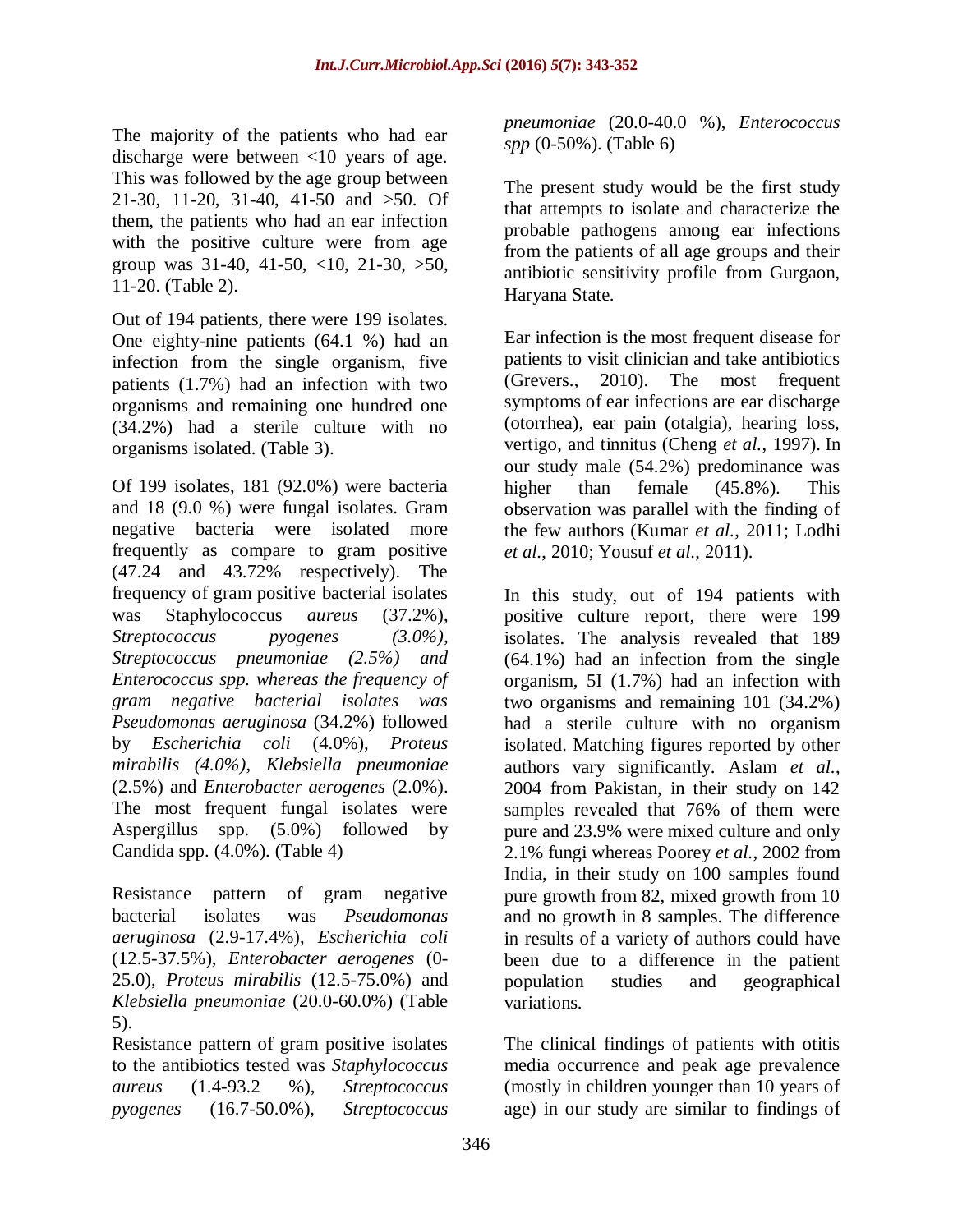previous studies done in Ethiopia and other developing countries (Melaku *et al.*, 1999; Tobhi *et al.*, 2006).

The high incidence rate in children is may be due to numerous reasons as young children and infants may have low resistance and also because of the relatively short Eustachian tube. Due to the short Eustachian tube, infected material from the nose, adenoids and sinuses passes more readily along the Eustachian tube to the tympanic cavity, particularly during coughing, sneezing, vomiting and forced feeding commonly practiced in our environment with the child's nose blocked, while being held head down and half prone (Nwabuisi *et al.*, 2002). It may be attributed to the fact that they are more prone to upper respiratory tract infection. Poor hygiene and unorthodox approach to the treatment like unconventional ear drops and concoctions such as oil and honey into the middle ear may initiate the proliferation of opportunistic pathogens leading to the blockage of the Eustachian tube (Parkash *et al.*, 2004).

In the present study Staphylococcus aureus was found to be most predominant organism 37.2 % followed by *Pseudomonas aeruginosa* (34.7%), *Proteus mirabilis* (4.0%) and *Escherichia coli* (4.0%). Higher prevalence of Staphylococcus aureus in this is also same as other author having 54% of *Staphylococcus aureus* (Park *et al.*, 2008). Similar findings have been observed in Ireland (Mubassabi*.*, 2007), Pakistan (Arshad *et al.*, 2004)., and Greece (Bardanis *al.*, 2003)., which reported that *P. aeruginosa* and *S. aureus* are the most common organism isolated from the patients. The reason behind S.aureus to be most prevalent organism might be because it is an opportunistic pathogen and normal flora of the skin, but when it enters the

human body it causes infection to tissue and mucous membrane (Alo *et al.*, 2012).

The prevalence of *K. pneumoniae* and *E. coli* in this study was 2.5 and 4.0 % respectively. Likewise, 3.4 and 2.4 % of *K. pneumoniae* and *E. coli* was, respectively reported in studies from Ethiopia (Wasihun *et al.*, 2015). Moreover, a study in India reported 8 and 4 % of *K. pneumoniae* and *E. coli*, respectively through the proportion varies (Prakash *et al.*, 2013). Isolation of fecal bacteria like *K. pneumoniae* and *E. coli* might indicate that individuals were at risk of infection due to poor hygiene conditions.

*P. aeruginosa* showed sensitivity to Imipenem (S-100%), Piperacillin/ tazobactam (S- 100%), Ceftazidime (S-97.1%, R- 2.9%), Cefepime (97.1%, R-2.9%), Amikacin (S-88.4%, R-11.6%), Gentamicin (S- 85.5%, I- 2.9%, R- 11.6%), Aztreonam (S-85.5%, I-10.1%, R-4.3%), Ciprofloxacin (S- 82.6%, R- 17.4%), Levofloxacin (S- 82.6%, R- 17.4%), Ofloxacin (S- 81.2%, I-2.9%, R-15.9%) & Ticarcillin/Clavulanate (S-78.3%, I-15.9%, R-5.8%). The antimicrobial pattern of Imipenem, Ciprofloxacin, Ceftazidime, and Levofloxacin is in agreement with the study conducted in by Moorthy *et al*., 2013 Whereas the pattern of Amikacin & Gentamicin is in agreement with the study conducted by AHC Loy *et al.*, 2002.

*S. aureus* showed sensitivity to Vancomycin (S-100%), Teicoplanin(S-100%), Linezolid (S-100%), Chloramphenicol (S-97.3%, R-2.7%), Amikacin (S-97.3%, I-1.4%, R-1.4%), Tetracycline (S-91.9%, R-8.1%), Gentamicin (S-85.1%, I-12.2%, R-2.7%), Clindamycin (S-78.4%, R-21.6%), Cefoxitin (S-75.7%, R-24.3%), Erythromycin (S-68.9%,I-9.5%,R-21.6%), Levofloxacin (S-40.5%,I-33.8%,R-25.7%), Cotrimoxazole (S-40.5%,R-59.5%), Ciprofloxacin (S-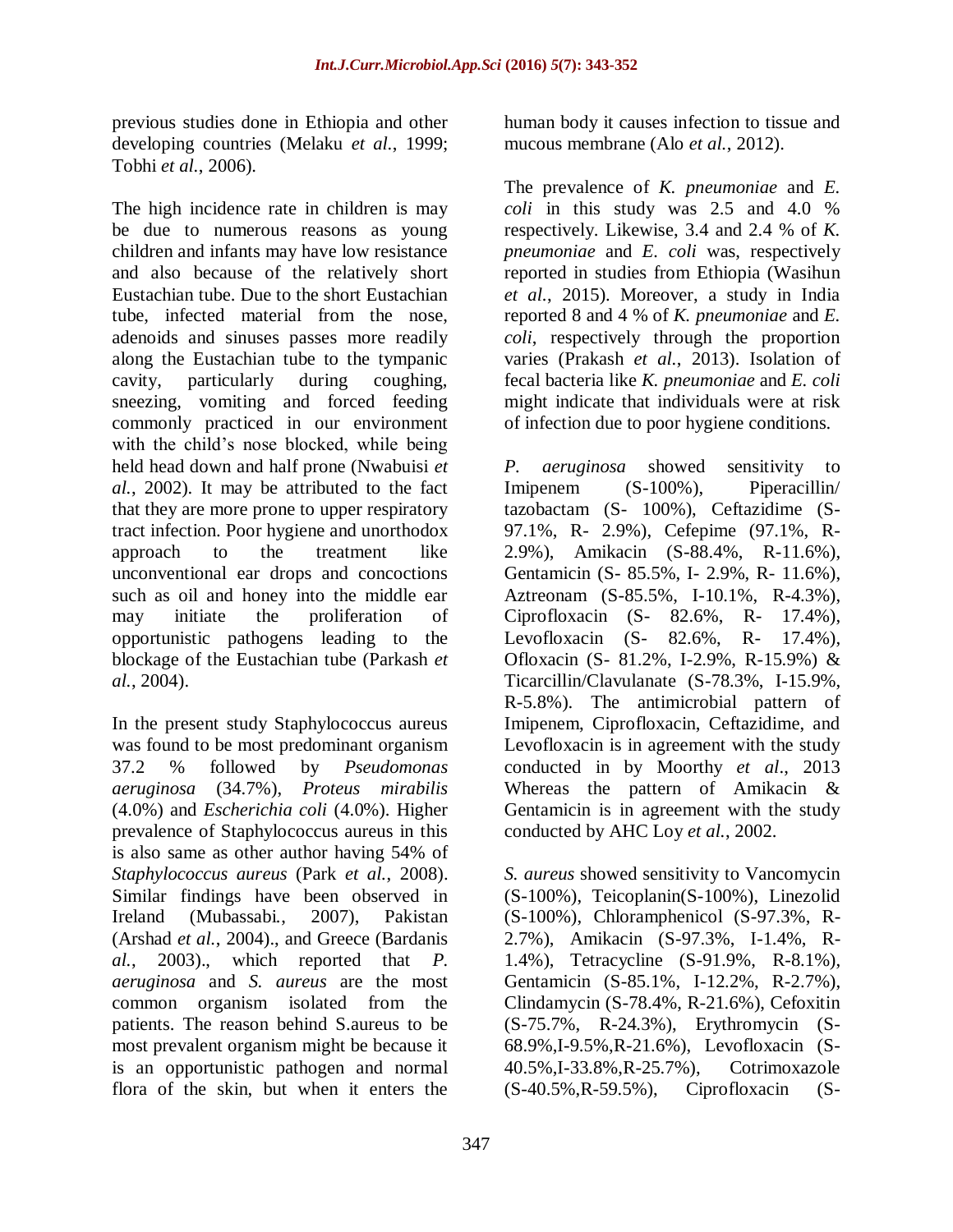25.7%, I-14.9%, R-59.5%), Ofloxacin (S-25.7%, I-14.9%, R-59.5%), & penicillin (S-6.8%, R-93.2%). The antimicrobial pattern of vancomycin, Cefoxitin, Amikacin & Gentamicin is in agreement with the study conducted in by Nazir *et al.*, 2014.

When the results of various workers were compared, it became obvious that the profile of pathogens and antibiotic sensitivity

patterns causing ear infections has been changing from time to time. The probable reasons for this variation could be contributed to antimicrobial resistance profile of bacteria varies among the population because of difference in geography, local antimicrobial prescribing practices and prevalence of resistant bacterial strains.

| Gender | No of samples<br>received | <b>Percentage</b> | Number of<br>positive | <b>Percentage</b> |  |  |
|--------|---------------------------|-------------------|-----------------------|-------------------|--|--|
|        | $(n=295)$                 |                   | Cases $(n=194)$       |                   |  |  |
| Male   | 160                       | 54.2              |                       | 68.80             |  |  |
| Female | 35                        | 45.8              | 84                    | 62.20             |  |  |

## **Table.1** Distribution of ear infection in relation to Gender

| Age          |                 | <b>Male</b>     |                 | Female          | <b>Total</b> |                 |               |
|--------------|-----------------|-----------------|-----------------|-----------------|--------------|-----------------|---------------|
| (Years)      | <b>Total</b>    | <b>Positive</b> | <b>Total</b>    | <b>Positive</b> | <b>Total</b> | <b>Positive</b> | $\frac{6}{6}$ |
|              | <b>Received</b> | $(\%)$          | <b>Received</b> | $(\%)$          |              |                 |               |
| $<$ 10       | 50              | 34(68.0)        | 34              | 22(64.7)        | 84           | 56              | 66.7          |
| $11-20$      | 27              | 16(59.3)        | 20              | 9(45.0)         | 47           | 25              | 53.2          |
| $21-30$      | 47              | 32(68.1)        | 30              | 19(63.3)        | 77           | 51              | 66.2          |
| $31-40$      | 21              | 17(81.0)        | 23              | 17(73.9)        | 44           | 34              | 77.3          |
| $41 - 50$    | 8               | 6(75.0)         | 15              | 10(66.7)        | 23           | 16              | 69.6          |
| > 50         | $\tau$          | 5(71.4)         | 13              | 7(53.8)         | 20           | 12              | 60.0          |
| <b>Total</b> | <b>160</b>      | 110 (68.8)      | 135             | 84 (62.2)       | 295          | 194             | 65.7          |

## **Table.2** Age and Sex wise distribution of positive cases

#### **Table.3** Number of Isolates

| Number of<br><b>Isolates</b> | <b>Number of</b><br>patients | <b>Percentage</b> |  |  |
|------------------------------|------------------------------|-------------------|--|--|
|                              |                              |                   |  |  |
|                              |                              |                   |  |  |
|                              |                              |                   |  |  |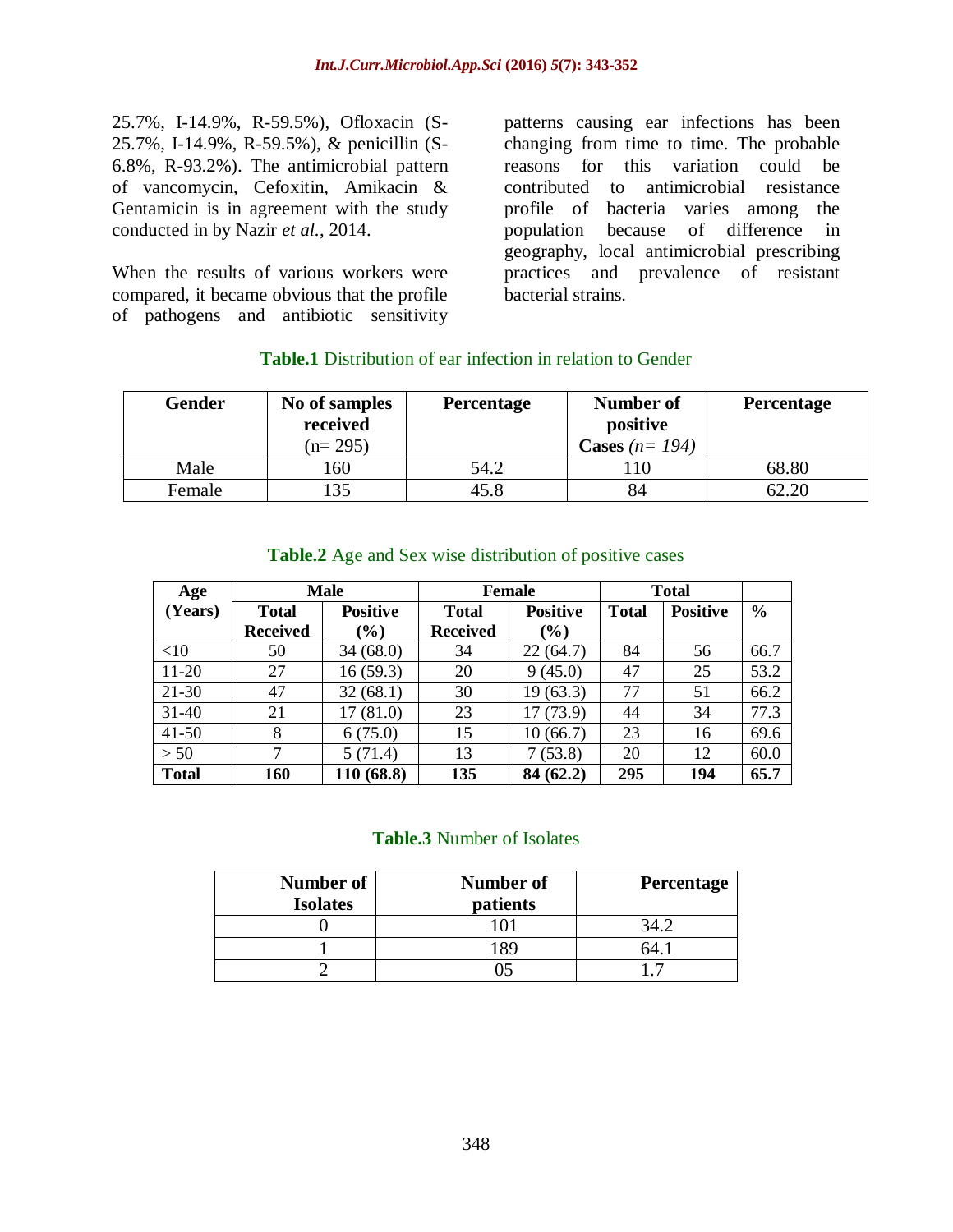#### *Int.J.Curr.Microbiol.App.Sci* **(2016)** *5***(7): 343-352**

| <b>Type of Isolate</b> | <b>Type of Organism</b> | <b>Frequency of</b><br><b>Isolates</b> | % of Patients<br><b>Infected</b> |
|------------------------|-------------------------|----------------------------------------|----------------------------------|
| Gram positive bacteria | Staphylococcus aureus   | 74                                     | 37.2                             |
| $(n=87)$               | Streptococcus pyogenes  | 6                                      | 3.0                              |
| 43.72%                 | Streptococcus pneumonia | 5                                      | 2.5                              |
|                        | Enterococcus spp.       | $\overline{2}$                         | 1.0                              |
| Gram negative          | Pseudomonas aeruginosa  | 69                                     | 34.7                             |
| bacteria               | Escherichia coli        | 8                                      | 4.0                              |
| $(n=94)$               | Proteus mirabilis       | 8                                      | 4.0                              |
| 47.24%                 | Klebsiella pneumonia    | 5                                      | 2.5                              |
|                        | Enterobacter aerogenes  | 4                                      | 2.0                              |
| <b>Fungal Isolates</b> | Aspergillus spp.        | 10                                     | 5.0                              |
| $(n=18)$ 9.05%         | Candida spp.            | 8                                      | 4.0                              |
|                        | <b>Total</b>            | 199                                    |                                  |

#### **Table.4** Microbiological profile of pathogens isolated from ear swabs (n= 199)

## **Table.5** Antibiotic sensitivity patterns of Gram-negative bacteria from ear swabs

|            | P.aeruginosa             |                              | E.coli                   |                          |                          |                      |                          |                          |                          |                |       |                          | K.pneumoniae |                          |                          |
|------------|--------------------------|------------------------------|--------------------------|--------------------------|--------------------------|----------------------|--------------------------|--------------------------|--------------------------|----------------|-------|--------------------------|--------------|--------------------------|--------------------------|
|            | $(n=69)$                 |                              |                          | $(n=7)$                  |                          | E. aerogenes $(n=4)$ |                          |                          | P.mirabilis $(n=6)$      |                |       | $(n=4)$                  |              |                          |                          |
| Antibiotic | $S\%$                    | $I\%$                        | R%                       | $S\%$                    | $I\%$                    | R%                   | S%                       | $I\%$                    | R%                       | $S\%$          | $I\%$ | R%                       | S%           | $I\%$                    | R%                       |
| CXM(0)     | $\overline{\phantom{a}}$ | $\overline{\phantom{a}}$     | $\overline{\phantom{a}}$ | 50.0                     | 12.5                     | 37.5                 | $\overline{\phantom{a}}$ | $\overline{\phantom{a}}$ | -                        | 50.0           | 0.0   | 50.0                     | 40.0         | 0.0                      | 60.0                     |
| CXM(P)     |                          |                              | $\overline{\phantom{0}}$ | 62.5                     | 0.0                      | 37.5                 |                          | $\blacksquare$           | $\overline{\phantom{0}}$ | 50.0           | 0.0   | 50.0                     | 40.0         | 0.0                      | 60.0                     |
| <b>CFM</b> | $\blacksquare$           | $\qquad \qquad \blacksquare$ | $\overline{\phantom{0}}$ | 62.5                     | 12.5                     | 25.0                 | $\overline{a}$           | $\overline{\phantom{0}}$ | ۰                        | 25.0           | 0.0   | 75.0                     | 40.0         | 0.0                      | 60.0                     |
| CAZ        | 97.1                     | 0.0                          | 2.9                      | 75.0                     | 0.0                      | 25.0                 | 100                      | 0.0                      | 0.0                      | 75.0           | 0.0   | 25.0                     | 60.0         | 0.0                      | 40.0                     |
| <b>CTR</b> |                          |                              | $\overline{a}$           | 75.0                     | 0.0                      | 25.0                 | 100                      | 0.0                      | 0.0                      | 75.0           | 0.0   | 25.0                     | 80.0         | 0.0                      | 20.0                     |
| <b>CPM</b> | 97.1                     | 0.0                          | 2.9                      | 75.0                     | 0.0                      | 25.0                 | 100                      | 0.0                      | 0.0                      | 75.0           | 0.0   | 25.0                     | 80.0         | 0.0                      | 20.0                     |
| OF         | 81.2                     | 2.9                          | 15.9                     | 87.5                     | 0.0                      | 12.5                 | 100                      | 0.0                      | 0.0                      | 75.0           | 12.5  | 12.5                     | 100          | 0.0                      | 0.0                      |
| <b>CIP</b> | 82.6                     | 0.0                          | 17.4                     | 87.5                     | 0.0                      | 12.5                 | 100                      | 0.0                      | 0.0                      | 75.0           | 12.5  | 12.5                     | 100          | 0.0                      | 0.0                      |
| LE         | 82.6                     | 0.0                          | 17.4                     | 87.5                     | 0.0                      | 12.5                 | 100                      | 0.0                      | 0.0                      | 87.5           | 0.0   | 12.5                     | 100          | 0.0                      | 0.0                      |
| AMC        | $\blacksquare$           |                              | $\overline{\phantom{0}}$ | 75.0                     | 0.0                      | 25.0                 | $\overline{a}$           | $\blacksquare$           |                          | 100            | 0.0   | 0.0                      | 80.0         | 0.0                      | 20.0                     |
| PT         | 100                      | 0.0                          | 0.0                      | 100                      | 0.0                      | 0.0                  | 100                      | 0.0                      | 0.0                      | 100            | 0.0   | 0.0                      | 100          | 0.0                      | 0.0                      |
| <b>GEN</b> | 85.5                     | 2.9                          | 11.6                     | 100                      | 0.0                      | 0.0                  | 100                      | 0.0                      | 0.0                      | 87.5           | 0.0   | 12.5                     | 100          | 0.0                      | 0.0                      |
| AK         | 88.4                     | 0.0                          | 11.6                     | 100                      | 0.0                      | 0.0                  | 100                      | 0.0                      | 0.0                      | 87.5           | 0.0   | 12.5                     | 100          | 0.0                      | 0.0                      |
| <b>COT</b> |                          |                              | $\overline{\phantom{0}}$ | 75.0                     | 0.0                      | 25.0                 | 75.0                     | 0.0                      | 25.0                     | 0.0            | 0.0   | 100                      | 60.0         | 0.0                      | 40.0                     |
| TE         | $\overline{\phantom{a}}$ |                              | $\overline{\phantom{0}}$ | 75.0                     | 0.0                      | 25.0                 | 75.0                     | 25.0                     | 0.0                      | $\overline{a}$ |       | $\overline{\phantom{a}}$ | 60.0         | 0.0                      | 40.0                     |
| <b>IPM</b> | 100                      | 0.0                          | 0.0                      | 100                      | 0.0                      | 0.0                  | 100                      | 0.0                      | 0.0                      | 100            | 0.0   | 0.0                      | 100          | 0.0                      | 0.0                      |
| AT         | 85.5                     | 10.1                         | 4.3                      | $\overline{\phantom{a}}$ | $\overline{\phantom{a}}$ | $\overline{a}$       | $\overline{\phantom{0}}$ | $\blacksquare$           | $\overline{a}$           | $\blacksquare$ | -     | $\overline{\phantom{a}}$ |              | ۰                        | $\overline{\phantom{a}}$ |
| <b>TCC</b> | 78.3                     | 15.9                         | 5.8                      |                          |                          |                      |                          |                          |                          |                |       |                          |              | $\overline{\phantom{0}}$ | $\overline{\phantom{a}}$ |

CXM(O)- Cefuroxime (Oral), CXM (P)- Cefuroxime (Parentral), CFM- Cefixime, CAZ- Ceftazidime, CTR- Ceftriaxone, CPM-Cefepime, OF- Ofloxacin, CIP- Ciprofloxacin, LE- Levofloxacin, AMC- Amoxyclav-clavulanate, PT- Piperacillintazobactam, GEN- Gentamycin, AK- Amikacin, COT- Cotrimoxazole, TE- Tetracycline, IPM- Imipenem, AT- Aztreonam, TCC- Ticarcillin/Clavulanate.

S= Sensitive, R- Resistant, I= Intermediate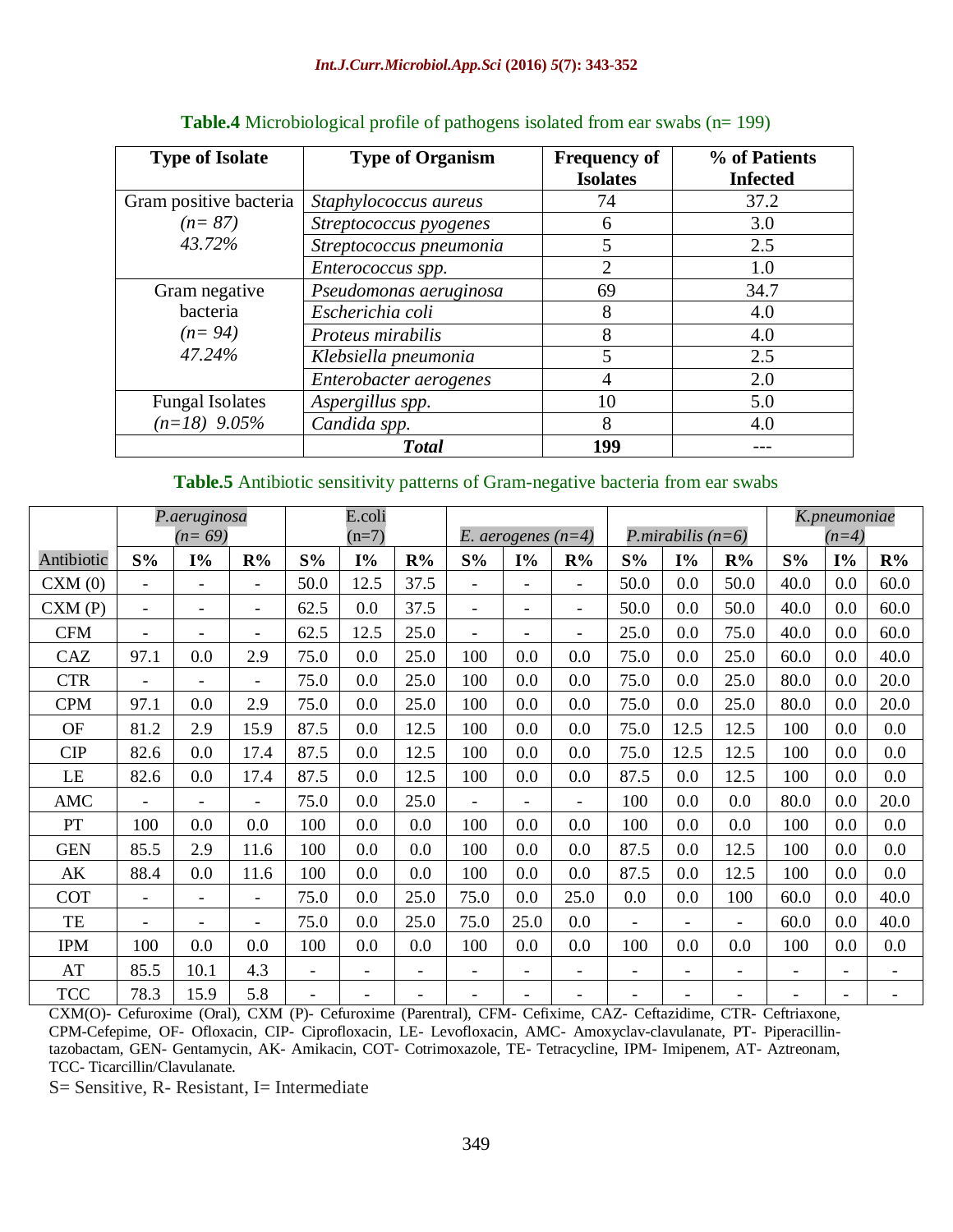|                |                          |                          |                              |                          |                          |                          | S.pneumoniae             |                          |                          | Enterococcus spp.        |                          |                          |  |
|----------------|--------------------------|--------------------------|------------------------------|--------------------------|--------------------------|--------------------------|--------------------------|--------------------------|--------------------------|--------------------------|--------------------------|--------------------------|--|
|                |                          | S. aureus ( $n = 74$ )   |                              |                          | S.pyogenes $(n=6)$       |                          |                          | $(n=5)$                  |                          |                          | $(n=2)$                  |                          |  |
| Antibiotic     | S%                       | $I\%$                    | R%                           | S%                       | $I\%$                    | R%                       | S%                       | $I\%$                    | R%                       | S%                       | $I\%$                    | R%                       |  |
| $\overline{P}$ | 6.8                      | 0.0                      | 93.2                         | 100                      | 0.0                      | 0.0                      | 100                      | 0.0                      | 0.0                      | 50.0                     | 0.0                      | 50.0                     |  |
| <b>AMP</b>     | $\overline{\phantom{a}}$ | $\overline{\phantom{a}}$ | $\blacksquare$               | 100                      | 0.0                      | 0.0                      | $\bar{\phantom{a}}$      | $\overline{\phantom{a}}$ | $\blacksquare$           | 50.0                     | 0.0                      | 50.0                     |  |
| <b>CTR</b>     | $\overline{\phantom{a}}$ | $\overline{\phantom{a}}$ | $\overline{\phantom{a}}$     | 100                      | 0.0                      | 0.0                      | $\overline{a}$           | $\overline{\phantom{a}}$ | $\blacksquare$           | $\overline{\phantom{a}}$ | $\overline{\phantom{a}}$ | $\blacksquare$           |  |
| <b>CPM</b>     |                          | $\overline{\phantom{a}}$ |                              | 100                      | 0.0                      | 0.0                      | $\overline{a}$           | $\blacksquare$           | $\overline{\phantom{a}}$ |                          |                          | $\overline{\phantom{a}}$ |  |
| CIP            | 25.7                     | 14.9                     | 59.5                         |                          | $\overline{\phantom{a}}$ |                          | $\overline{\phantom{a}}$ | $\overline{\phantom{a}}$ | $\overline{\phantom{a}}$ | 50.0                     | 0.0                      | 50.0                     |  |
| <b>OF</b>      | 25.7                     | 14.9                     | 59.5                         | 66.7                     | 0.0                      | 33.3                     | 100                      | 0.0                      | 0.0                      | 50.0                     | 0.0                      | 50.0                     |  |
| LE             | 40.5                     | 33.8                     | 25.7                         | 66.7                     | 0.0                      | 33.3                     | 100                      | 0.0                      | 0.0                      | 50.0                     | 0.0                      | 50.0                     |  |
| <b>GEN</b>     | 85.1                     | 12.2                     | 2.7                          | $\equiv$                 | $\overline{\phantom{a}}$ | $\blacksquare$           | $\overline{\phantom{a}}$ | $\overline{\phantom{a}}$ | $\overline{\phantom{a}}$ | $\overline{\phantom{a}}$ |                          | $\overline{\phantom{0}}$ |  |
| AK             | 97.3                     | 1.4                      | 1.4                          | $\blacksquare$           | $\blacksquare$           | $\blacksquare$           | $\overline{\phantom{a}}$ | $\blacksquare$           | $\overline{\phantom{0}}$ | $\overline{\phantom{a}}$ | $\overline{\phantom{a}}$ | $\overline{\phantom{a}}$ |  |
| <b>AZM</b>     |                          | L,                       | $\overline{a}$               | 50.0                     | 0.0                      | 50.0                     | 80.0                     | 0.0                      | 20.0                     |                          |                          |                          |  |
| E              | 68.9                     | 9.5                      | 21.6                         | 50.0                     | 0.0                      | 50.0                     | 80.0                     | 0.0                      | 20.0                     | 50.0                     | 0.0                      | 50.0                     |  |
| CD             | 78.4                     | 0.0                      | 21.6                         | 66.7                     | 0.0                      | 33.3                     | 80.0                     | 0.0                      | 20.0                     |                          | $\overline{\phantom{a}}$ | $\overline{\phantom{a}}$ |  |
| $\overline{C}$ | 97.3                     | 0.0                      | 2.7                          | 83.3                     | 0.0                      | 16.7                     | 100                      | 0.0                      | 0.0                      | 100                      | 0.0                      | 0.0                      |  |
| TE             | 91.9                     | 0.0                      | 8.1                          | 83.3                     | 16.7                     | 0.0                      | 80.0                     | 0.0                      | 20.0                     | 100                      | 0.0                      | 0.0                      |  |
| <b>COT</b>     | 40.5                     | 0.0                      | 59.5                         |                          |                          |                          | 60.0                     | 0.0                      | 40.0                     |                          |                          |                          |  |
| LZ             | 100                      | 0.0                      | 0.0                          | 100                      | 0.0                      | 0.0                      | $\bar{\phantom{a}}$      | $\blacksquare$           | $\blacksquare$           | 100                      | 0.0                      | 0.0                      |  |
| TEI            | 100                      | 0.0                      | 0.0                          | $\overline{a}$           | $\blacksquare$           | $\overline{a}$           | $\overline{a}$           | $\overline{\phantom{a}}$ | $\overline{a}$           | 100                      | 0.0                      | 0.0                      |  |
| VA             | 100                      | 0.0                      | 0.0                          | 100                      | 0.0                      | 0.0                      | 100                      | 0.0                      | 0.0                      | 100                      | 0.0                      | 0.0                      |  |
| CX             | 75.7                     | 0.0                      | 24.3                         | $\frac{1}{2}$            | $\overline{\phantom{a}}$ | $\overline{\phantom{a}}$ | $\overline{\phantom{0}}$ | $\overline{\phantom{a}}$ | $\blacksquare$           | $\blacksquare$           | $\overline{\phantom{a}}$ | $\overline{\phantom{0}}$ |  |
| <b>HLG</b>     | $\overline{\phantom{0}}$ | $\overline{\phantom{0}}$ | $\qquad \qquad \blacksquare$ | $\overline{\phantom{0}}$ | $\qquad \qquad -$        | $\overline{a}$           | $\qquad \qquad -$        | $\overline{\phantom{a}}$ | $\overline{\phantom{0}}$ | 100                      | 0.0                      | 0.0                      |  |

**Table.6** Antibiotic sensitivity patterns of Gram-positive bacteria from ear swabs

P- Penicillin, AMP- Ampicillin, CTR- Ceftriaxone, CPM- Cefepime, CIP-Ciprofloxacin, OF- Ofloxacin, LE- Levofloxacin, GEN- Gentamicin, AK- Amikacin, AZM- Azithromycin, E-Erythromycin, CD-Clindamycin, C- Chloramphenicol, TE- Tetracycline, COT- Cotrimoxazole, LZ- Linezolid, TEI-Teicoplanin, VA- Vancomycin, CX- Cefoxitin, HLG- High Level Gentamicin. S= Sensitive, R- Resistant, I= Intermediate

In conclusion, the Bacterial ear infection is a foremost health trouble in the study area. *S.aureus*, *P. aeruginosa*, *P. mirabilis* and *E. coli* were the dominant isolates. In grampositive bacteria, high resistance was found in *S. aureus* isolates, penicillin (93.2%) was found to be most resistant followed by ciprofloxacin, Ofloxacin, cotrimoxazole (59.5%), and cefoxitin (24.3%). Moreover, a considerable level of oxacillin-resistant *S.aureus* suggests the diffusion of Methicillin-resistant *S.aureus* in the community.

As the symptoms collapse, many patients stop taking antibiotics before the completion of therapy and let the partly resistant microbes to flourish. Patients should be instructed to evade such practice. Continuous and periodic assessment of microbiological pattern and antibiotic sensitivity of isolates is essential to decrease the potential risk of complications by early institution of appropriate treatment under expert supervision. I believe that data from this study may contribute to an effective management of ear infections.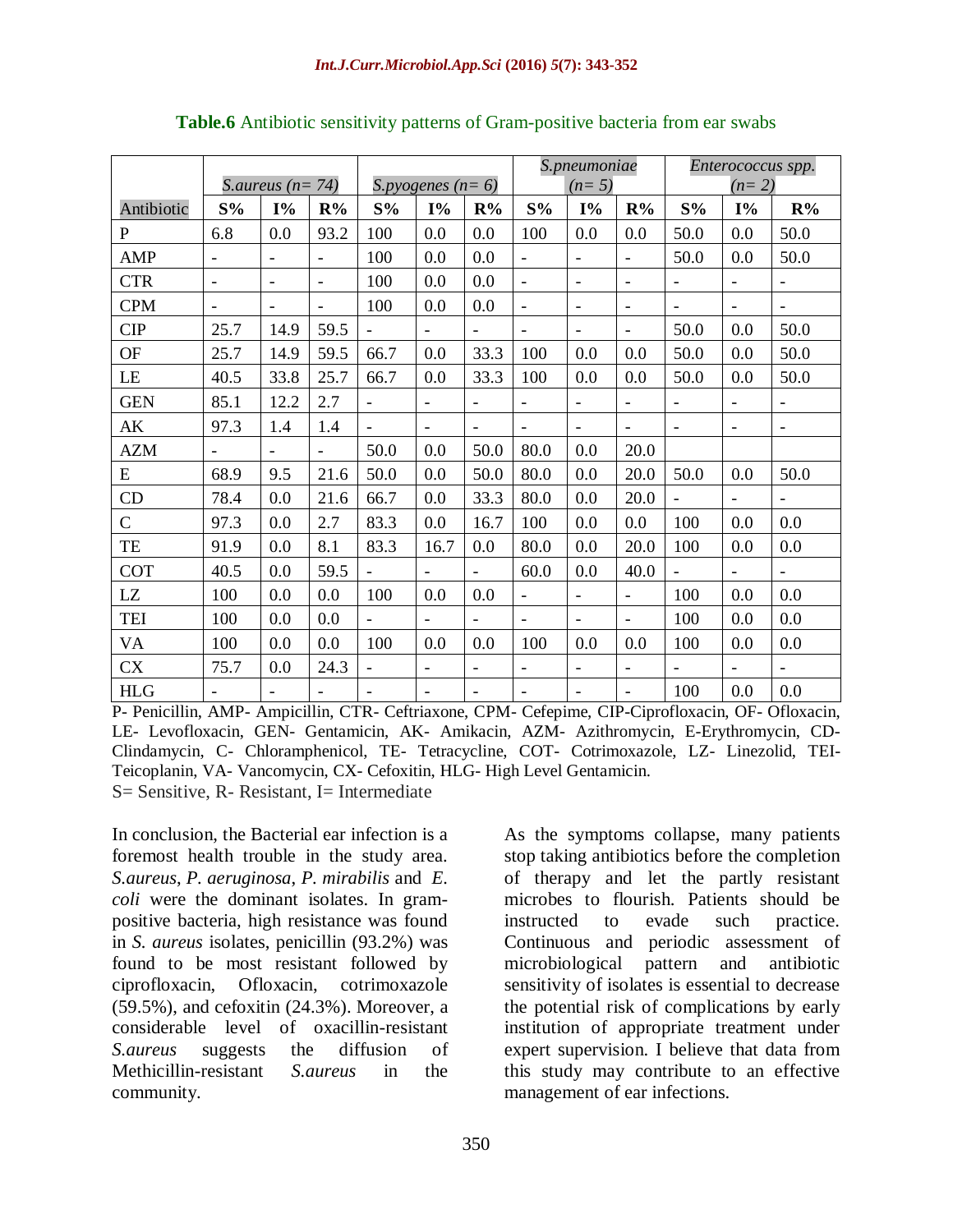## **Acknowledgements**

The study was done at Department of Microbiology & Molecular Biology, Modern Diagnostic and Research Centre, Gurgaon. I would like to express my special appreciation and thanks to all the Patients whose samples were used in this study, my wife & my father-mother who gives me inspiration to write the research papers, technicians of my department and our Director, Dr. D.S Yadav for his continuous guidance, constitutive criticism, and constant encouragement.

## **References**

- Alo, M.N., Anyimm, C. *et al*., 2012. Prevalence, antibiogram of bacterial pathogens associated with otitis media among primary school children in Ebonyi State. *J. Pharm. Bio. Sci.,* 1(78): 17-20.
- Arshad, M., Khan, N.U. *et al*., 2004. Sensitivity and spectrum of bacterial isolates in infectious otitis externa. *J. Coll. Phy. Surg. Pak.,* 14: 146-149.
- Aslam, M.A., Ahmed, Z. *et al*., 2004. Microbiology and drug sensitivity patterns of chronic suppurative otitis media. *J. Coll. Physicians Surg. Pak.,*14: 459-461.
- Iqbal, B., J., Khan, W. *et al.,* 2009. Frequency of chronic suppurative otitis media in the junior ranks of pak army. *Pak. Armed forces Med. J.,* 59: 367-370.
- Bardanis, J., Batzakakis, D., *et al*., 2003. Types and causes of otorrhea. *Auris Naus Larynx*, 30: 253-257.
- Cheng, A.T., Youg, N.M. 1997. Inflammatory diseases of the ear. Indian J Pediatr 64: 747-753.
- CLSI, Performance standards for antimicrobial susceptibility testing; Twenty-fifth International supplement., 2015. CLSI document

M100-S24. Wayne, PA: Clinical Laboratory and Standard Institute.

- Grevers, G. 2010. Challenges in reducing the burden of otitis media disease: an ENT perspective on improving management andf prospects for prevention. *Int. J. Pediatr. Otohinolaryngol.,* 74: 572-577.
- Haraldsson, G., Holbrook, W.P. *et al.,* 2004. Clonal similarity of salivary and nasopharyngeal Fusobacterium nucleatum in infants with acute otitis media experience. *J. medical microbiol.,* 532: 165-5.
- Haynes, D.S. 2002. Preoperative antibiotics in chronic supportive otitis media. *Ear Nose Throat J*., 81: 13-15.
- Kristo, B., Buljan M. 2011. Microbiology of the chronic suppurative otitis media. *Medicinki Glasnik*, 8: 2.
- Kumar, H., Seth., S. 2011. Bacterial and fungal study of 100 cases of chronic suppurative otitis media*. J. Clin. Diagn. Res.,* 5(6); 1224-7.
- Lodhi, M., Munir, T. *et al*., 2010. Chronic suppurative otitis media; Empiric quinolones in children. *Professional Med. J.,* 17(3): 420-4.
- Loy, A.H.C., Tan, A.L., *et al*., Microbiology of chronic suppurative otitis media in Singapore. *Singapore Med. J.,* 43(6): 296–299.
- Melaku, A., Lulseged, S., 1999. Chronic suppurative otitits media in childrens hospital in Addis, Ababa, Ethiopia. *Ethiop Med. J.,* 37: 237-45.
- Moorthy, P.N.S., Jadi, L. *et al*., 2013 Clinical application of microbiological study of chronic suppurative otitis media. *Indian J. Otolaryngol. Head Neck Surg.,* 2: 290-94.
- Mubassabi, K. 2007. Bacteriology of discharging ears. *Ir. Med. J.,* 100: 379- 380.
- Nazir, A., Kadri, S.M. 2014. Aerobic bacteriology of chronic suppurative